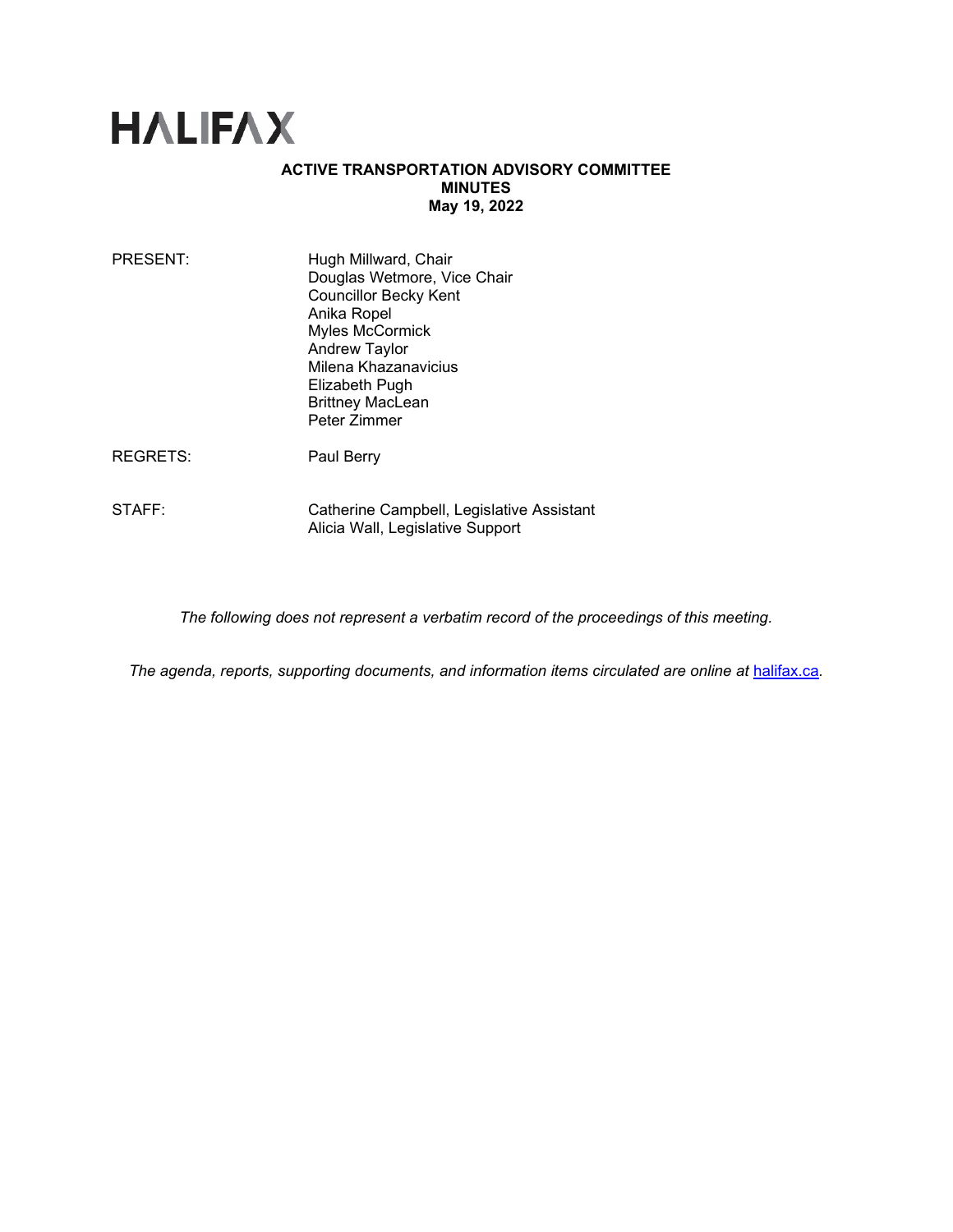*The meeting was called to order at 4:30 p.m., and the Committee adjourned at 6:07 p.m.*

# **1. CALL TO ORDER AND LAND ACKNOWLEDGEMENT**

The Chair called the meeting to order at 4:30 p.m. and acknowledged that the meeting took place in the traditional and ancestral territory of the Mi'kmaq people, and that we are all treaty people.

The Chair advised that Mohammad Ehsan was deemed resigned from the Committee pursuant to section 125(3) of Administrative Order One, *Respecting the Procedure of the Council* and section 22(1) of the *Halifax Regional Municipal Charter.*

# **2. APPROVAL OF MINUTES – April 21, 2022**

MOVED by Peter Zimmer, seconded by Myles McCormick

#### **THAT the minutes of April 21, 2022 be approved as circulated.**

#### **MOTION PUT AND PASSED.**

# **3. APPROVAL OF THE ORDER OF BUSINESS AND APPROVAL OF ADDITIONS AND DELETIONS**

Additions*:* None

Deletions*:* None

MOVED by Douglas Wetmore, seconded by Councillor Kent

#### **THAT the agenda be approved as presented.**

# **MOTION PUT AND PASSED.**

#### **4. BUSINESS ARISING OUT OF THE MINUTES – NONE 5. CALL FOR DECLARATION OF CONFLICT OF INTERESTS – NONE**

#### **6. CONSIDERATION OF DEFERRED BUSINESS – April 21, 2022 6.1 Brunswick Street and Rainnie Drive Complete Streets**

The following was before the Committee:

• Staff presentation dated April 21, 2022

Katherine Peck, Landscape Architect, Strategic Transportation Planning gave a presentation on Brunswick Street and Rainnie Drive Complete Streets project and responded to questions of clarification from the Committee.

**7. CORRESPONDENCE, PETITIONS & DELEGATIONS 7.1 Correspondence – None 7.2 Petitions – None 7.3 Presentation – None**

# **8. INFORMATION ITEMS BROUGHT FORWARD – NONE**

**9. REPORTS 9.1 STAFF 9.1.1 Staff Update on Projects and Plans**